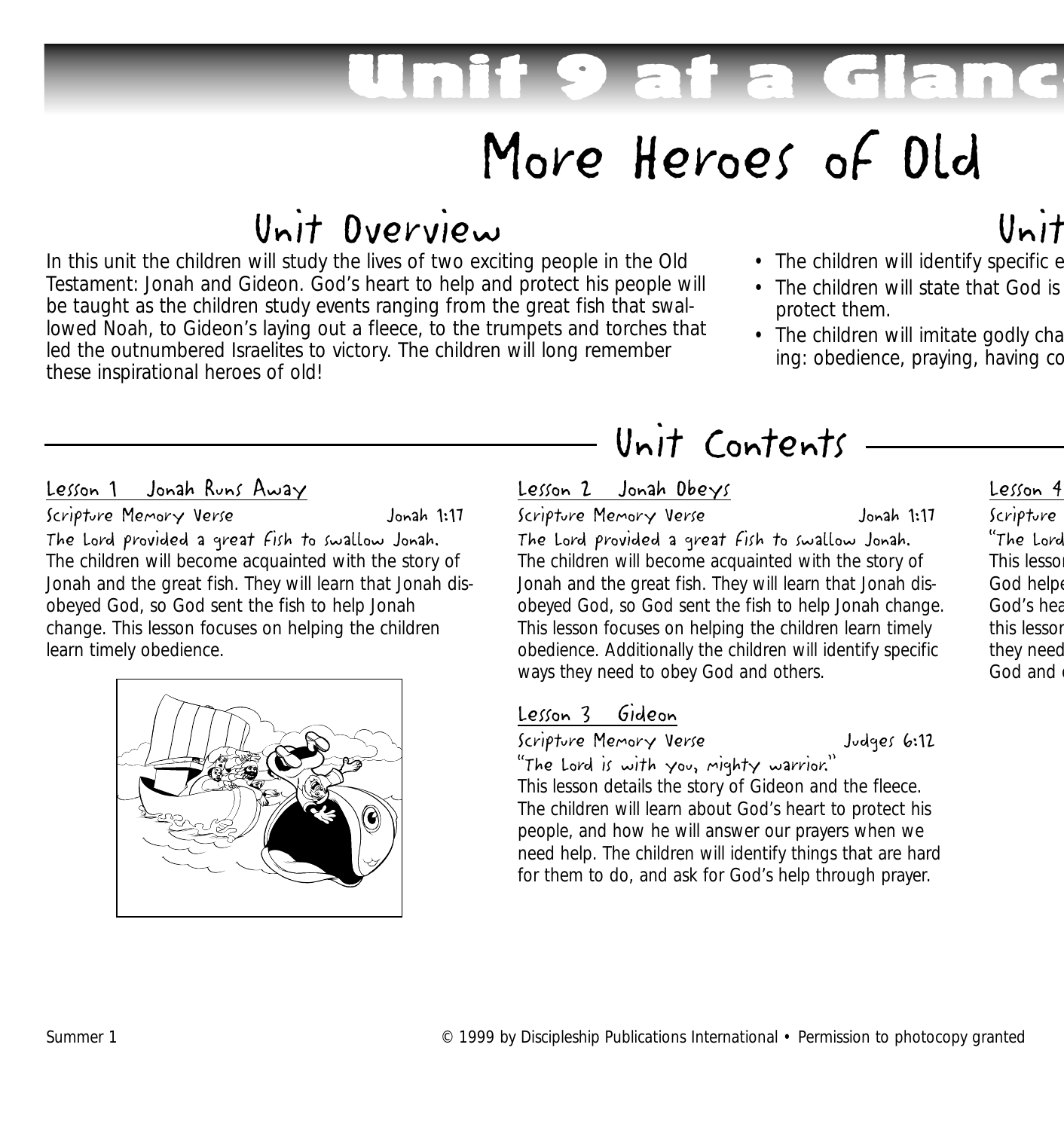



Dear Parent, Dear Parent,

trumpets and torches that led the outnumbered Israelites to victory. The children will long rememtrumpets and torches that led the outnumbered Israelites to victory. The children will long rememevents ranging from the great fish that swallowed Noah, to Gideon's laying out a fleece, to the events ranging from the great fish that swallowed Noah, to Gideon's laying out a fleece, to the In this unit the children will study the lives of two exciting people in the Old Testament: Jonah In this unit the children will study the lives of two exciting people in the Old Testament: Jonah and Gideon. God's heart to help and protect his people will be taught as the children study and Gideon. God's heart to help and protect his people will be taught as the children study ber these inspirational heroes of old! ber these inspirational heroes of old!

comprise this unit. Included with each lesson is a Scripture Memory Verse for you to review with comprise this unit. Included with each lesson is a Scripture Memory Verse for you to review with On the reverse side of this page, you will find an outline and a description of the lessons that On the reverse side of this page, you will find an outline and a description of the lessons that your child at home. your child at home.

Curriculum a great success for your child. Here are some suggested ways you can reinforce these Curriculum a great success for your child. Here are some suggested ways you can reinforce these Your active involvement outside the classroom is essential and will truly make the Kingdom Kids Your active involvement outside the classroom is essential and will truly make the Kingdom Kids essons at home: lessons at home:

- Go to an aquarium or rent a video about fish. Talk about the fish that swallowed Jonah and • Go to an aquarium or rent a video about fish. Talk about the fish that swallowed Jonah and imagine how big it must have been. Have your child draw a picture of the fish with Noah imagine how big it must have been. Have your child draw a picture of the fish with Noah inside it.
- Think of something that is difficult for your child to do and requires extra courage. Share from • Think of something that is difficult for your child to do and requires extra courage. Share from your own life about things that you have overcome. Fill your child with courage about making your own life about things that you have overcome. Fill your child with courage about making changes and overcoming difficult things. changes and overcoming difficult things.
	- your child. Some suggestions are taking a roller-coaster ride, going to a circus or visiting large your child. Some suggestions are taking a roller-coaster ride, going to a circus or visiting large • Have a family devotional on courage, and then plan a fun event that may take courage for Have a family devotional on courage, and then plan a fun event that may take courage for animals at the zoo. animals at the zoo.  $\bullet$

We look forward to being partners with you as together we help plant Seeds of Faith in the heart We look forward to being partners with you as together we help plant Seeds of Faith in the heart and mind of your child. and mind of your child.

Thank you